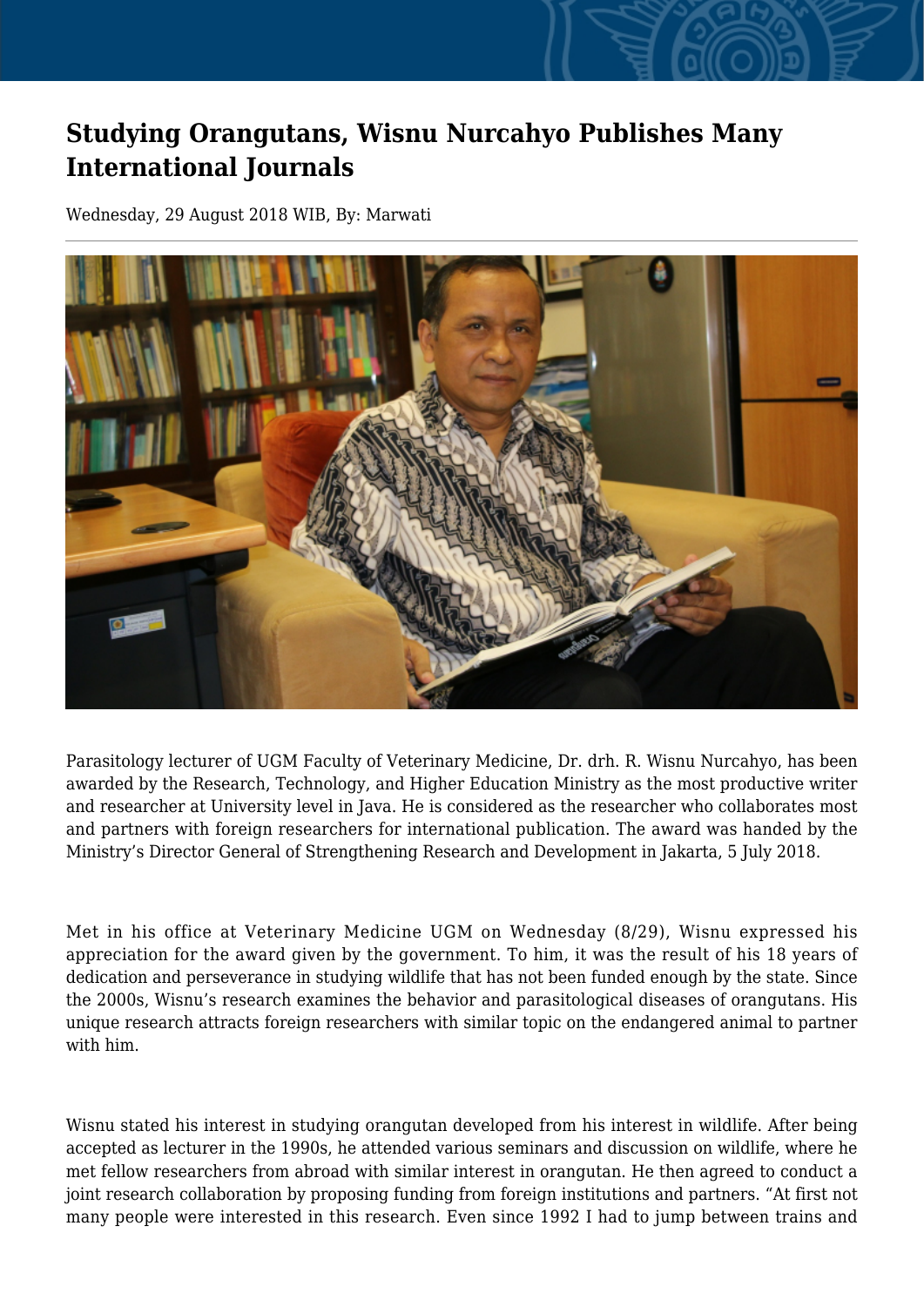

buses to attend every seminar in Jakarta," he recalled.

When pursuing his doctorate in Germany in 1994-1998, Wisnu had a friend who asked him to do research collaboration on orangutan. He also partnered with researchers from Czech Republic, United States, France, and Belgium. For 18 years, he has studied orangutans and published at least 17 international journals, some of which were made into books and published by Oxford University. "All of these publications are about the life of primates, including orangutans, Makaka, and Gibbon," said the man born in Klaten 53 years ago.

## **Exploring Forests**

Wisnu recalled things were not easy when he first studied the life of orangutans. He had to go in and out of forests in the interior of Kalimantan and Sumatra. Along with other foreign researchers, they shared the task of observing one orangutan for each researcher.

They also did not hesitate to hire local guides, indigenous Dayak people, to find orangutans in the dense forests of Kalimantan. "They have the magical power of sensing orangutans. By burning incense, they pointed the direction that led to the animal. We took a klotok riverboat and waited at the location until we hear one."

To identify the diseases of orangutan, they had to wait for the animal's defecation that usually occurs in the morning. Hence, early in the morning they left to collect the faeces. "We then examined its food intake, what leaf it is. We took and correlated it with the faeces," said the Best Young Scientist awardee from Masaryk University Brno, Czech Republic, in 2015.

According to Wisnu, leaves and fruits consumed by orangutans determined the type of parasitic disease. The leaves were then taken to the lab for identification of compounds. Results showed that many of the plants contained antiparasitic properties. "We partnered with Faculty of Forestry UGM to identify the forest plants. Then, at the Indonesian Institute of Sciences we examined the compounds."

On the other hand, Wisnu also had an interesting experience when taking samples of orangutan in Sumatra. He witnessed an orangutan lifting a student's backpack from a tree 1-2 meters in the air. The animal then stole a highlighter from it before throwing the bag away. "It turned out that it was attracted to the highlighter's striking color."

This research on behavior, types of diseases, and natural food consumed, Wisnu opined, can be